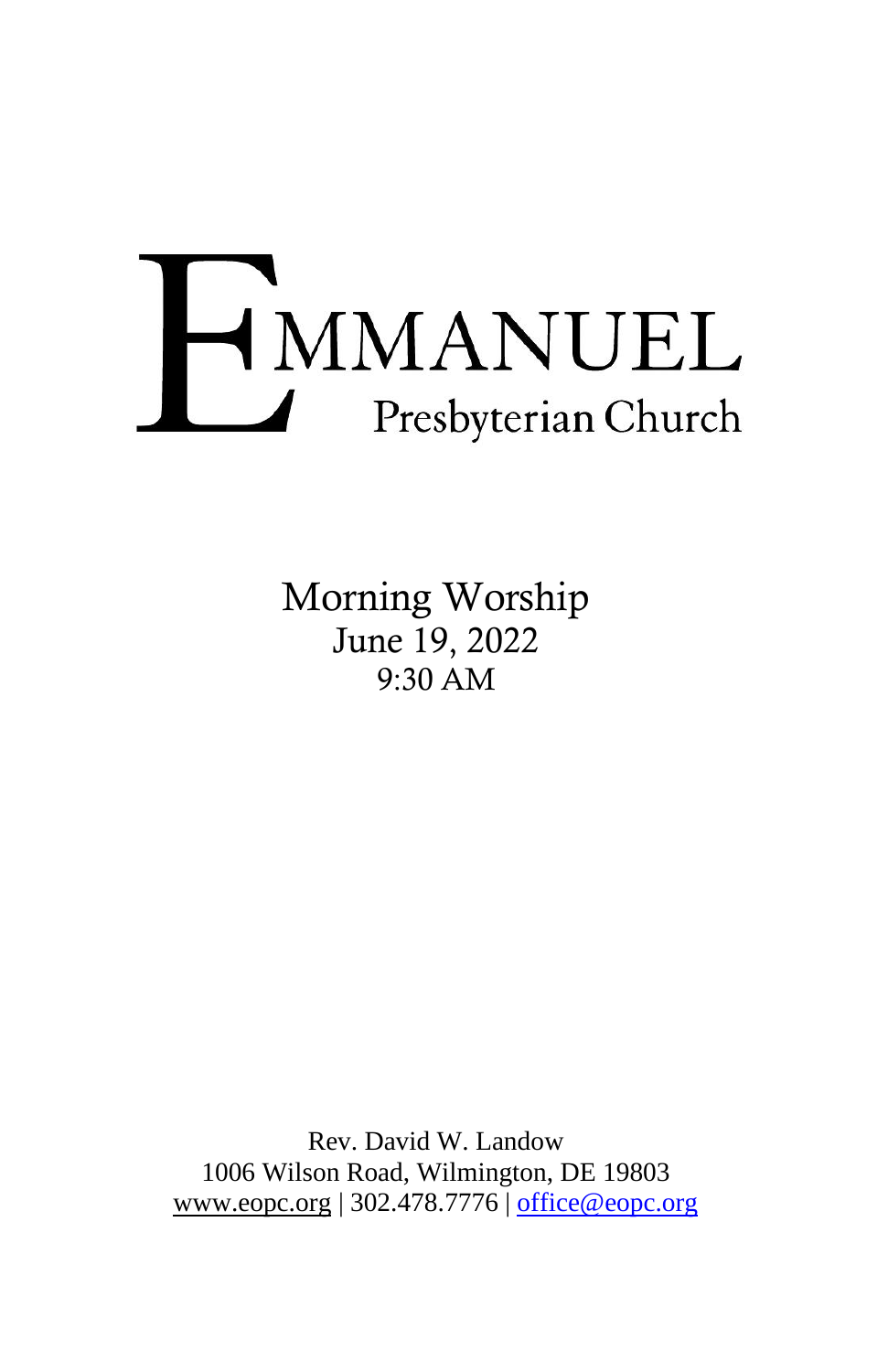# **Prelude**

# **Apostolic Greeting**

# \* **God's Call to Worship**  Psalm 93

The LORD reigns; **he is robed in majesty;** the LORD is robed; **he has put on strength as his belt.** Yes, the world is established; **it shall never be moved.** Your throne is established from of old; **you are from everlasting.** The floods have lifted up, O LORD, **the floods have lifted up their voice; the floods lift up their roaring.** Mightier than the thunders of many waters, **mightier than the waves of the sea, the LORD on high is mighty!** Your decrees are very trustworthy; **holiness befits your house, O LORD, forevermore.**

# **\* Hymn of Praise #408** *For All the Saints*

# **\* Prayer of Adoration**

# \* **Affirmation of Faith Heidelberg Catechism**

Q1. What is your only comfort in life and in death?

A. That I am not my own, but belong body and soul, in life and in death to my faithful Savior, Jesus Christ. He has fully paid for all my sins with his precious blood, and has set me free from the tyranny of the devil. He also watches over me in such a way that not a hair can fall from my head without the will of my Father in heaven; in fact, all things must work together for my salvation. Because I belong to him, Christ, by his Holy Spirit, assures me of eternal life and makes me wholeheartedly willing and ready from now on to live for him.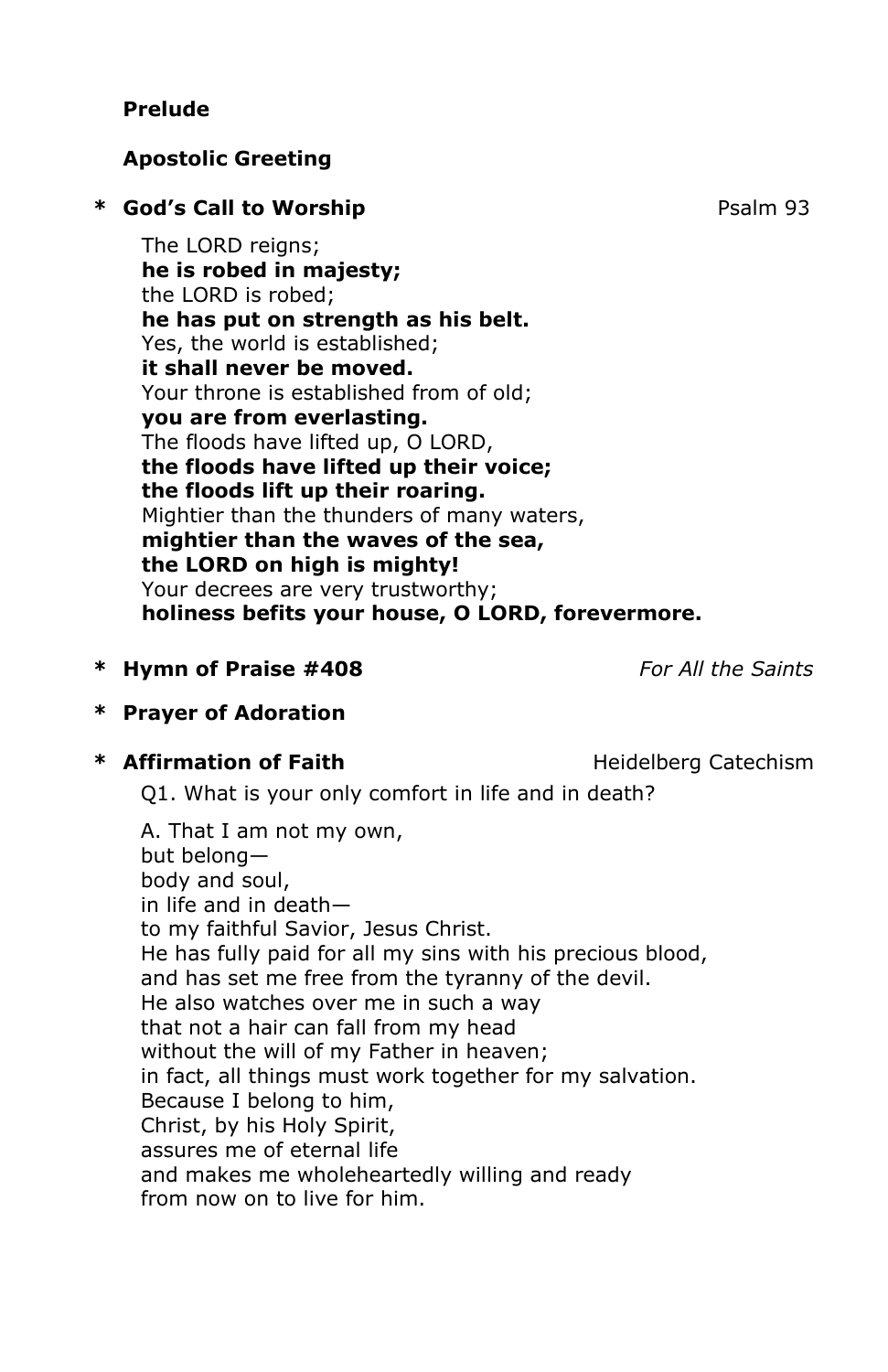**\* Confession of Sin** *From Depths of Woe,* Songbook p.25

## **\* Assurance of Pardon** Psalm 103:6-14

The LORD works righteousness and justice for all who are oppressed. He made known his ways to Moses, his acts to the people of Israel. The LORD is merciful and gracious, slow to anger and abounding in steadfast love. He will not always chide, nor will he keep his anger forever. He does not deal with us according to our sins, nor repay us according to our iniquities. For as high as the heavens are above the earth, so great is his steadfast love toward those who fear him; as far as the east is from the west, so far does he remove our transgressions from us. As a father shows compassion to his children, so the LORD shows compassion to those who fear him. For he knows our frame; he remembers that we are dust.

# **Offertory Prayer**

**Reading of God's Word Psalm 37:1-40, Bible p.466** 

## **Prayer of Thanksgiving and Intercession**

## **The Lord's Prayer**

Our Father who art in heaven, Hallowed be Thy name. Thy kingdom come. Thy will be done on earth as it is in heaven. Give us this day our daily bread. And forgive us our debts, as we forgive our debtors. And lead us not into temptation, but deliver us from evil: For Thine is the kingdom, and the power, and the glory, forever. Amen.

| * Hymn of Preparation #81A     | Sing Aloud to God Our Strength |
|--------------------------------|--------------------------------|
| <b>Prayer for Illumination</b> |                                |
| <b>Reading of God's Word</b>   | Philippians 4:4-7, Bible p.982 |
| <b>Preaching of God's Word</b> | Rev. John Currie               |
| <b>Hymn</b>                    | Ah, Holy Jesus, Songbook p.14  |
|                                |                                |